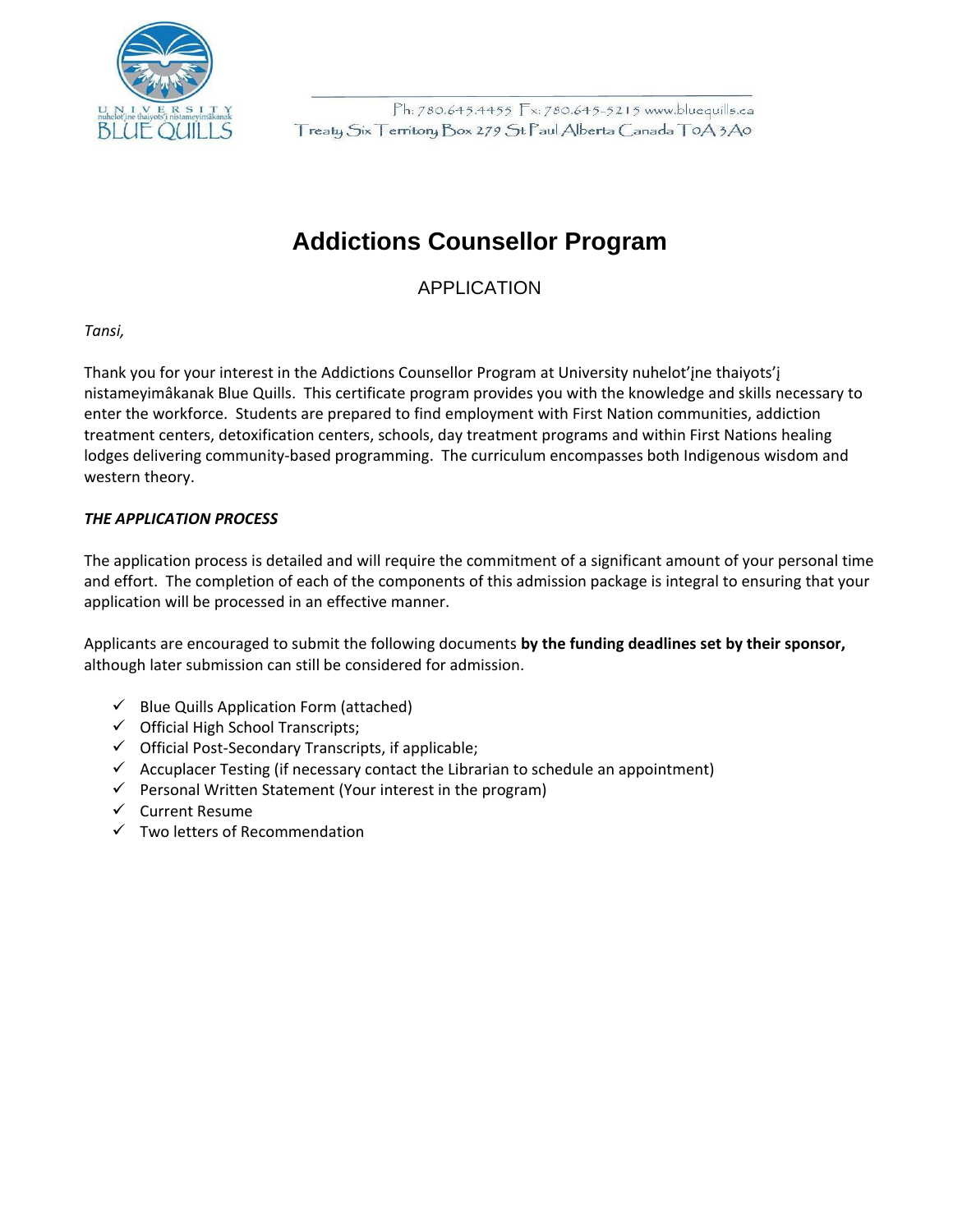

#### **PROGRAM APPLICATION CHECKLIST**

I have:

| Ordered my official high school transcripts from Alberta Education<br>(Order forms may be obtained from the Registrar's office or on-line at:<br>https://education.alberta.ca/transcripts/how-to-order/<br>There is a \$10 fee to process transcripts.<br>Applicants are responsible for requesting transcripts and fee payment) |  |
|----------------------------------------------------------------------------------------------------------------------------------------------------------------------------------------------------------------------------------------------------------------------------------------------------------------------------------|--|
| Ordered my official post-secondary education transcripts from all<br>post-secondary institutions that I have attended                                                                                                                                                                                                            |  |
| <b>Completed Accuplacer Testing</b><br>(Appointment for Testing if necessary - contact the Librarian)                                                                                                                                                                                                                            |  |
| Attached a completed copy of my Personal Written Statement.                                                                                                                                                                                                                                                                      |  |
| <b>Current Resume</b>                                                                                                                                                                                                                                                                                                            |  |
| Two letters of Recommendation/references,                                                                                                                                                                                                                                                                                        |  |
| And,                                                                                                                                                                                                                                                                                                                             |  |
| Personal interview completed with Team Lead.<br>(Date and name of faculty                                                                                                                                                                                                                                                        |  |

If you have any questions about the application procedure, please contact the Registrar at (780) 645-4455 or 1-888-645-4455 or mail to:

Registrar's Office University nuhelot'įne thaiyots'į nistameyimâkanak Blue Quills Box 279, St. Paul, AB. T0A 3A0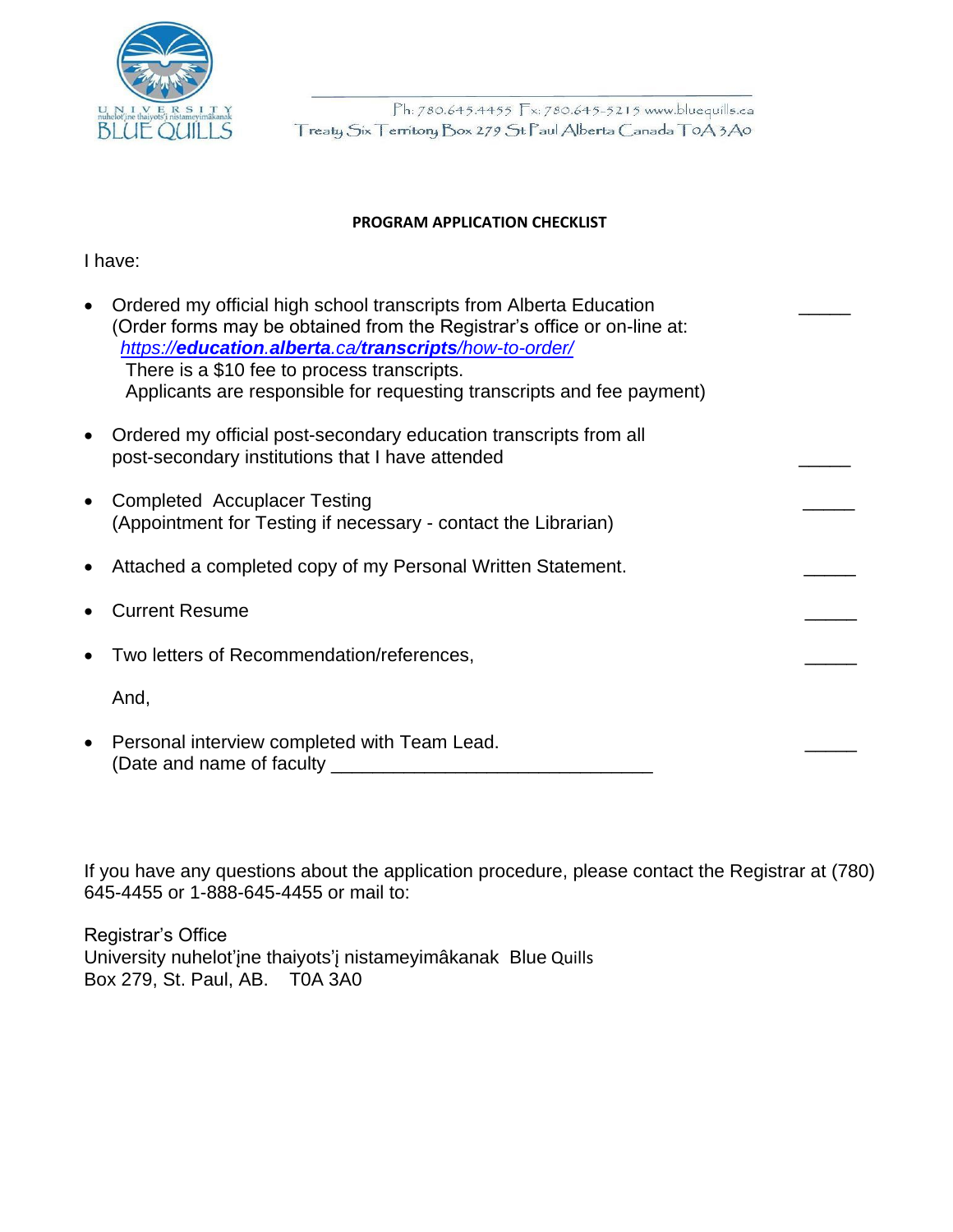

#### APPLICATION PACKAGE

### **Personal Written Statement**

Please answer the following questions in paragraph format: (double spaced word-processed responses are preferred)

- 1. Please describe your interest for pursuing a career in the Addictions Counsellor program.
- 2. Please describe your reasons for wishing to complete your Addictions Counsellor certificate within a program that possesses an Indigenous cultural foundation.
- 3. Please identify and describe those skills and experiences that you believe indicate your personal suitability to the field of an Addictions Counsellor Program.
- 4. Leading a healthy lifestyle is an essential requirement. Please describe your plans for ensuring that the following elements of your life will be addressed in a healthy manner throughout the duration of your studies.
	- Potential life challenges
	- Family and community commitments
	- Spiritual needs
	- Academic responsibilities
	- Financial considerations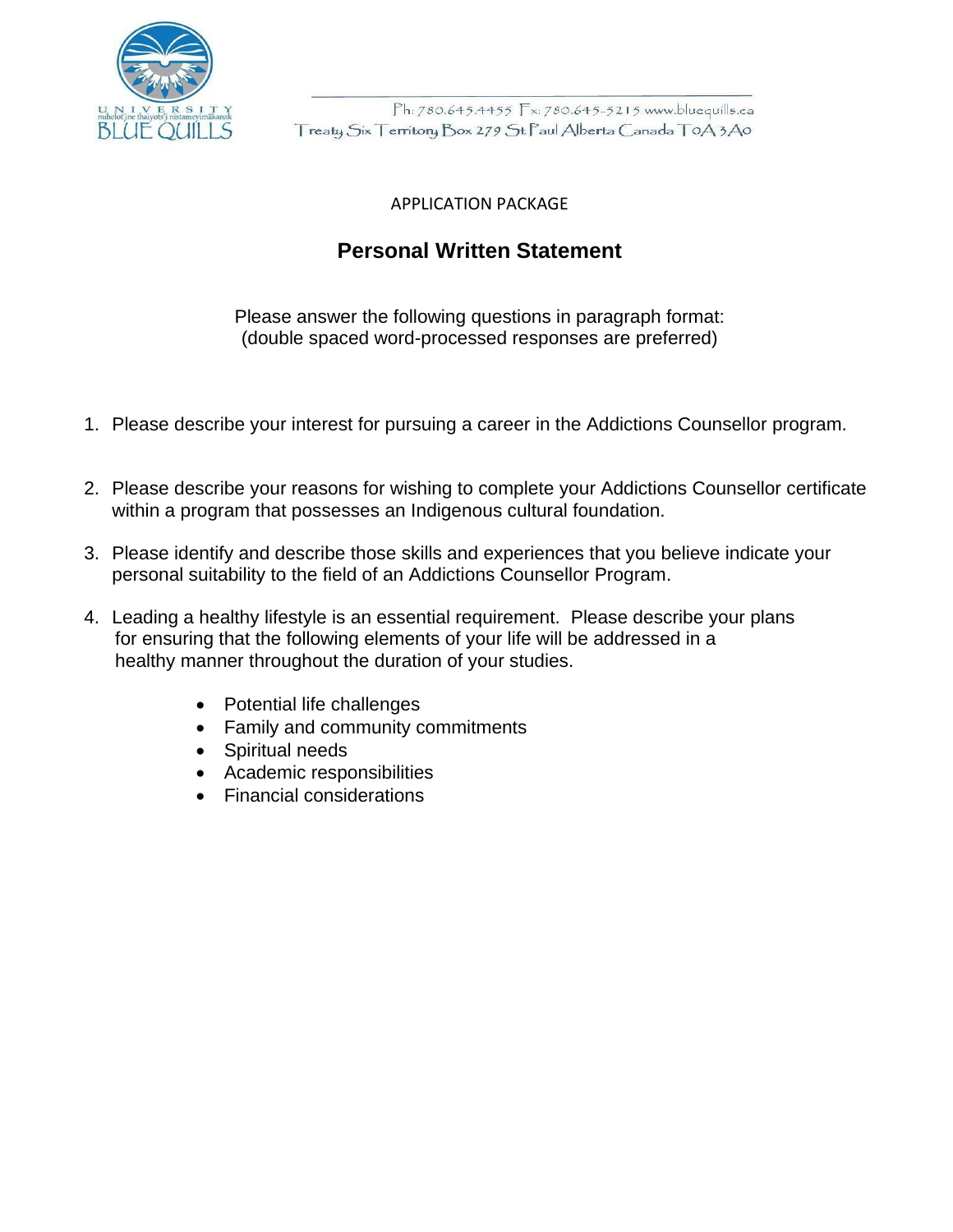

Certificate in Addictions Counsellor Program

#### **Application Package – Confirmation of Reference Requests**

I have provided the following two individuals with a copy of the Reference Form and they have agreed to send the completed form to the attention of the Registrar at University nuhelot'įne thaiyots'į nistameyimâkanak Blue Quills by mail or fax.

| Reference #1: |  |
|---------------|--|
| Organization  |  |
| Position      |  |
| Telephone     |  |
| Reference #2: |  |
| Organization  |  |
| Position      |  |
| Telephone     |  |

Mail: Registrar University nuhelot'įne thaiyots'į nistameyimâkanak Blue Quills Box 279, St. Paul, AB T0A 3A0

phone: 645-4455 or 1-888-645-4455 fax: 780-645-4730